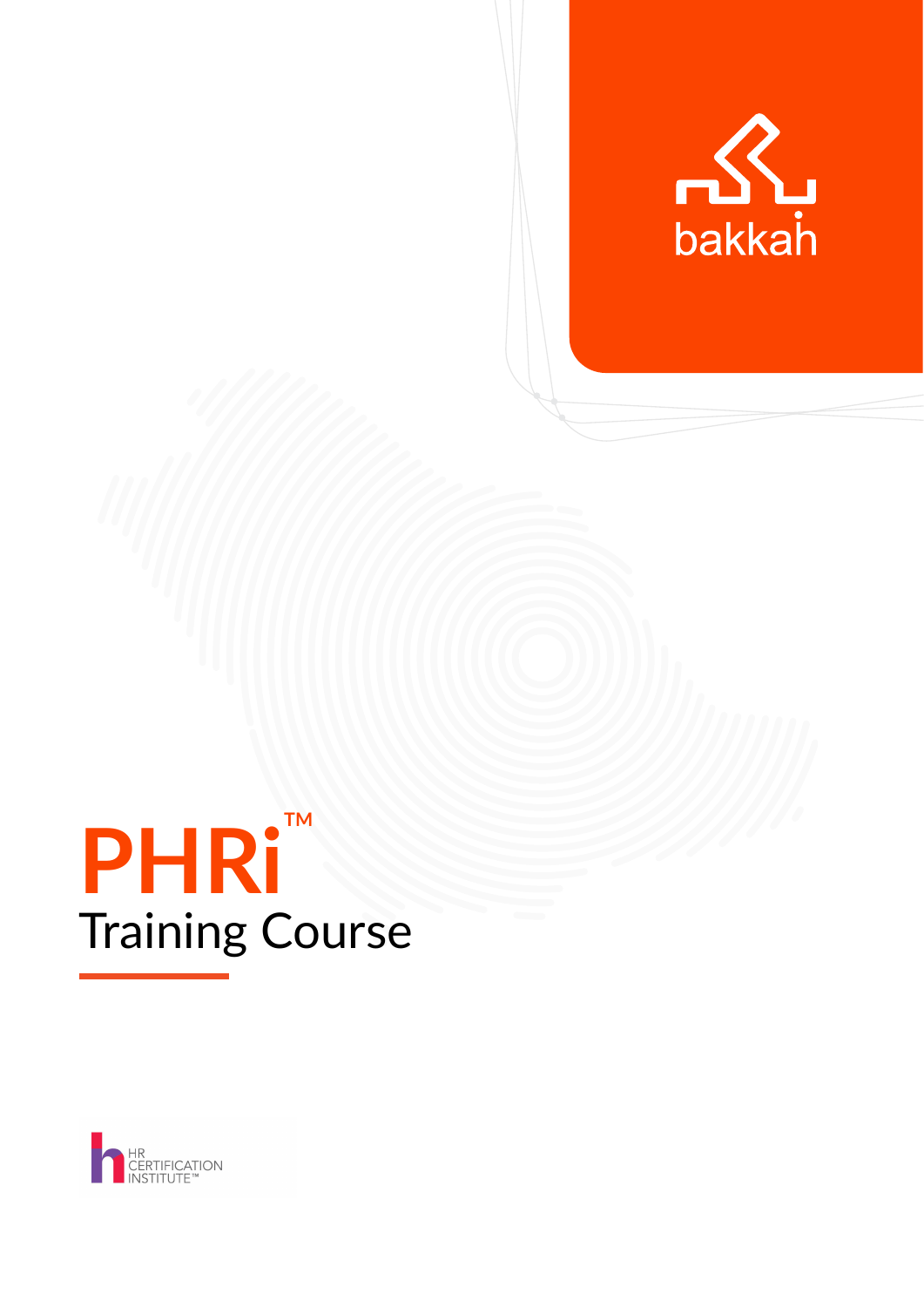

**Is a Saudi management consulting and education company that offers a wide range of products and services. We develop solutions tailored to our customer's needs.**

Our team of highly experienced, certified professionals help your reach the best decisions that ensure you realize optimum business profits by delivering projects on time, cost, and quality. We pride ourselves in having the skills and knowledge based on best industry practices that enable us to provide a myriad of solutions for business strategy to the most functional and operative areas.

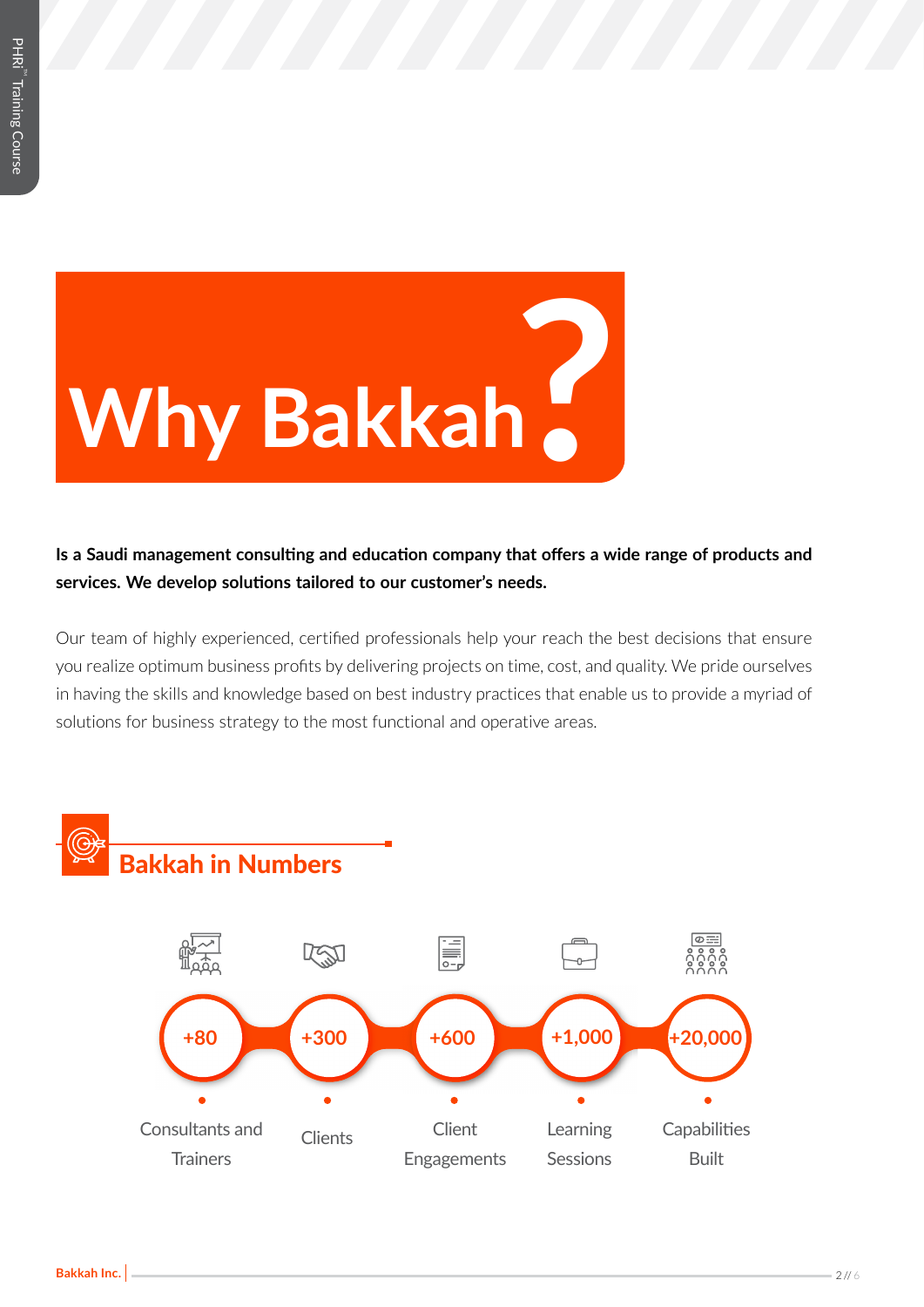

- The Professional in HR International (PHRi™ training course) is a globally relevant credential that is designed to validate professional-level core human resource knowledge and skills.
- The credential demonstrates mastery of generally accepted technical and operational HR principles. Independent of geographic region, the credential complements local HR practices. Through demonstrated knowledge, the credential enhances the credibility of HR professionals and the organizations they serve.

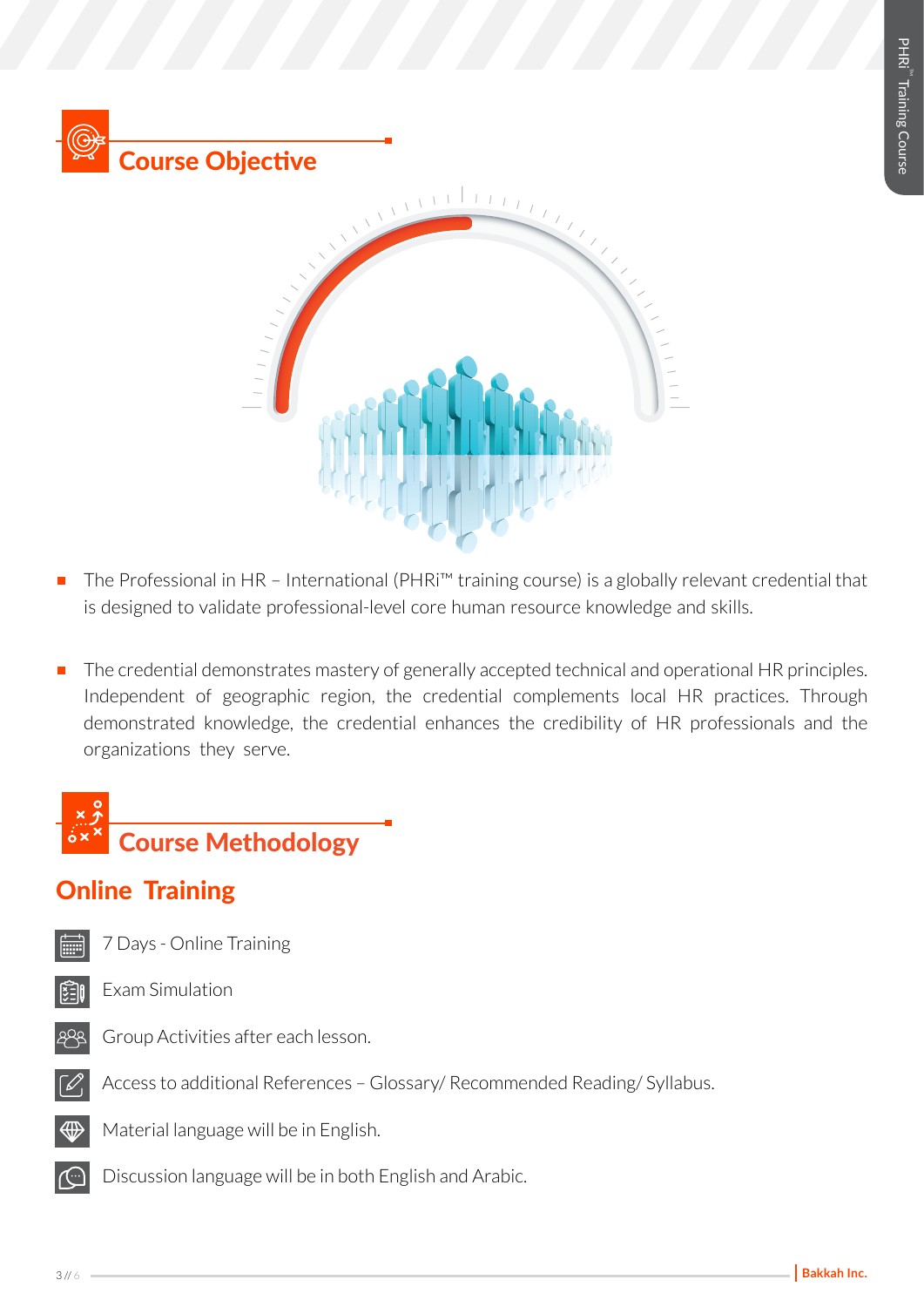## Targeted Audience

- 
- Human resource experts.
- $\mathcal{Y}$
- The person who wants to know the human resources functions.



Experienced managers and beginners.

 $\Omega$ Working in human resources who are interested in professional development and progress in their careers.



Mid-level managers want to upgrade.

## Course Outline

#### **HR Administration** <u>le</u>

- Human Resources in Organization
- Human Resource Technologies
- Human Resource Measures
- Job Analysis and Design

#### **Recruitment & Selection** I∏g

- HR Planning and Staffing
- Workforce Recruitment
- Workforce Selection
- Retention and Separation

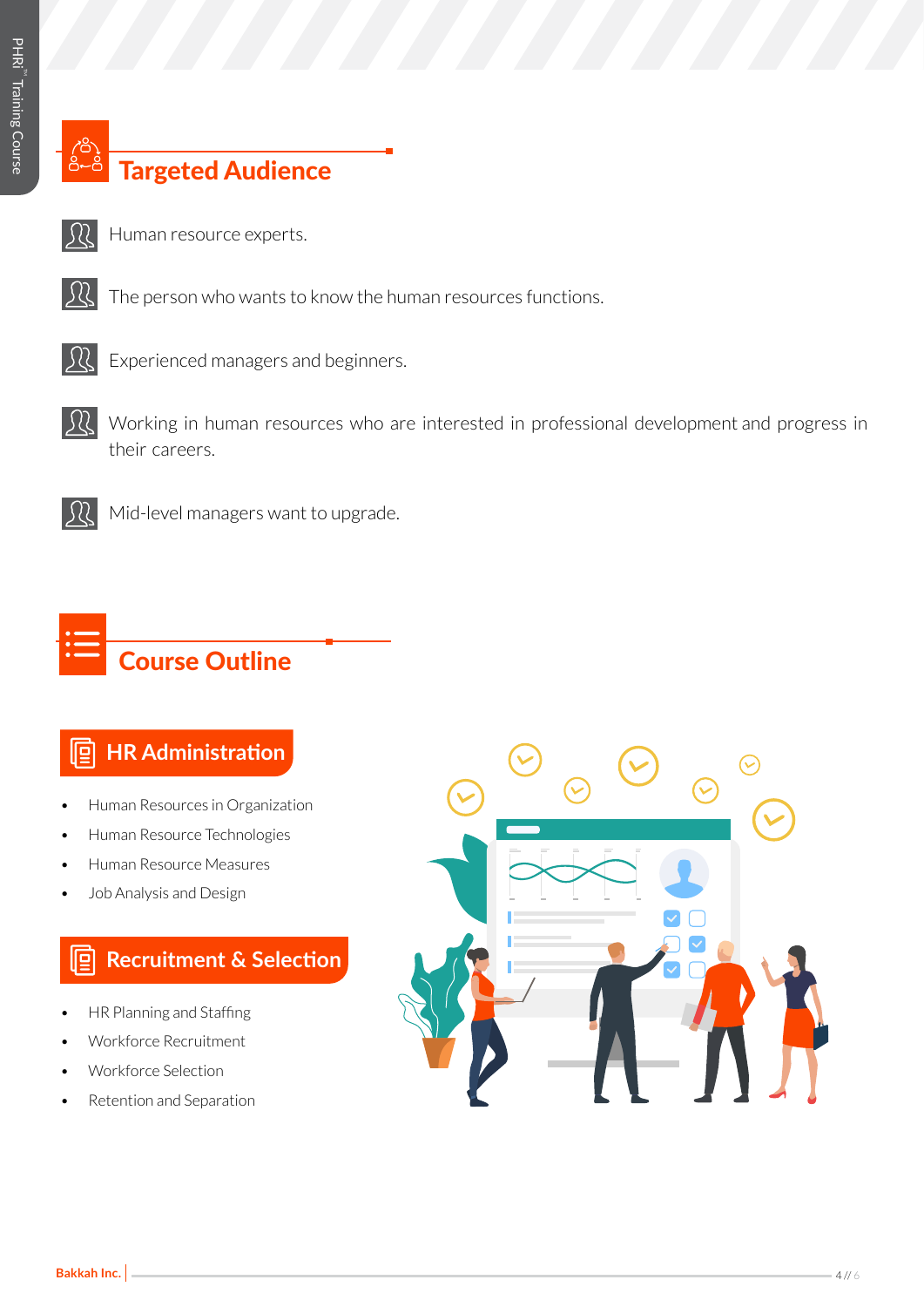#### 回 **Employee Relations and Communications**

- Employee Relations
- HR Policies and Procedures
- Employee Communication

### **Compensation & Benefits Health & Safety**

- Compensation Management
- Incentive Program
- Payroll and Benefits

## **Training & Development**

- Performance Management
- Employee Training
- Employee Development

- Risk Management
- Employee Safety and Health
- Workplace Security and Privacy